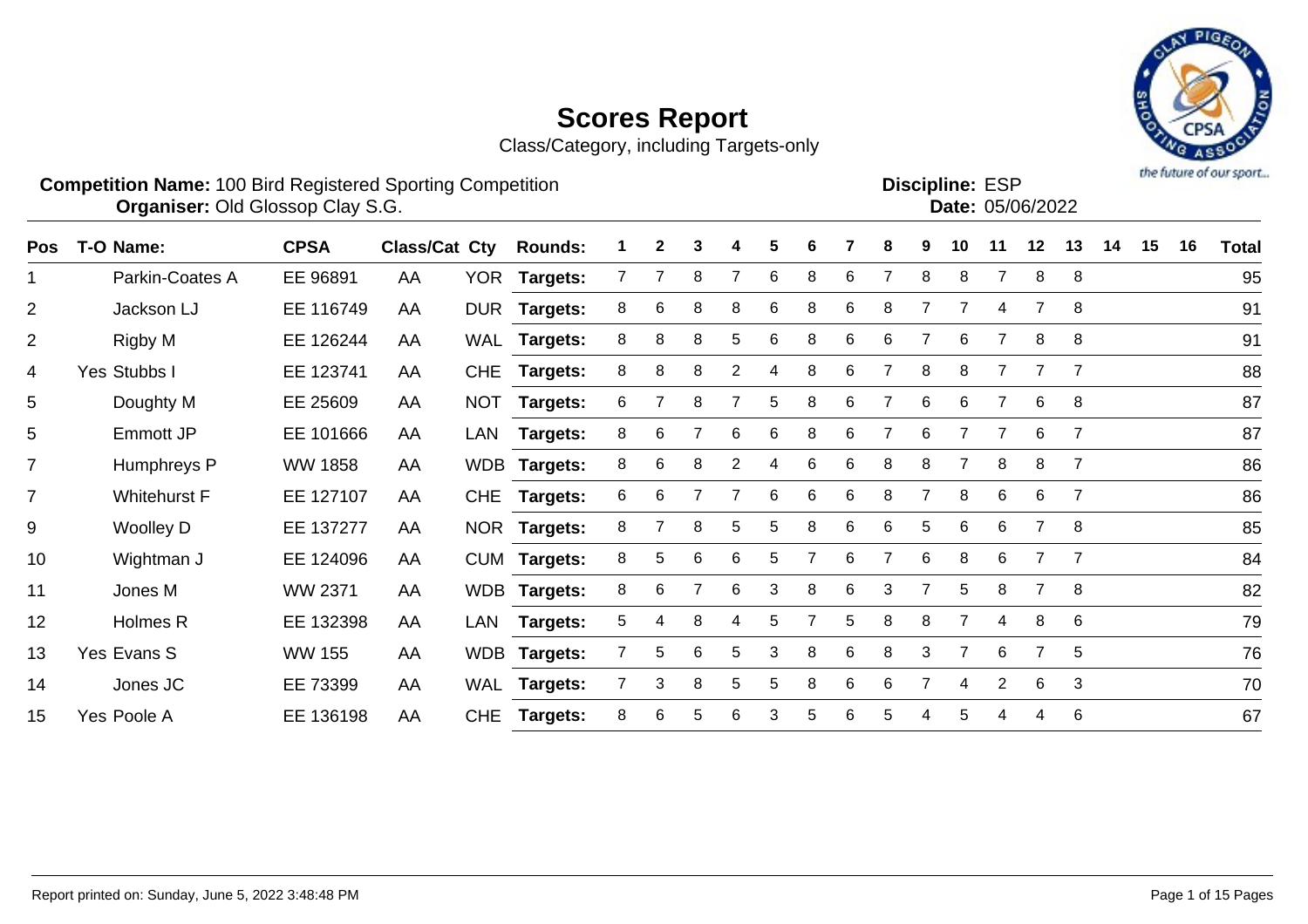Class/Category, including Targets-only



**Competition Name:** 100 Bird Registered Sporting Competition **EXP EXP Competition EXP Organiser:** Old Glossop Clay S.G. **Community Contract Contract Contract Contract Contract Contract Contract Contract Contract Contract Contract Contract Contract Contract Contract Contract Contract Contract Contract Contr** 

Discipline: ESP<br>Date: 05/06/2022

| Pos            | T-O Name:           | <b>CPSA</b>    | Class/Cat Cty |            | <b>Rounds:</b>  | 1              | $\mathbf{2}$   | 3 | 4              | 5              | 6 |    | 8              | 9              | 10             | 11             | 12             | 13             | 14 | 15 | 16 | <b>Total</b> |
|----------------|---------------------|----------------|---------------|------------|-----------------|----------------|----------------|---|----------------|----------------|---|----|----------------|----------------|----------------|----------------|----------------|----------------|----|----|----|--------------|
| 1              | Yes Allen M         | EE 112149      | A             | <b>DER</b> | <b>Targets:</b> | $\overline{7}$ | 6              | 7 | 6              | 6              | 8 | 6  | 8              | 5              | 7              | 7              | 8              | 8              |    |    |    | 89           |
| $\mathbf 1$    | Waterman N          | EE 83554       | A             | <b>CHE</b> | Targets:        | 8              | 8              | 8 | 6              | 3              | 7 | 6  | 7              | 7              | 7              | 6              | 8              | 8              |    |    |    | 89           |
| 3              | <b>Platts I</b>     | EE 65033       | A             | <b>DER</b> | <b>Targets:</b> | 8              | 6              | 5 | 5              | 5              | 8 | 6  | 8              | 7              | 8              | 6              | 6              | 8              |    |    |    | 86           |
| 4              | Yes Bate P          | EE 85393       | A             | <b>DER</b> | <b>Targets:</b> | 8              | 6              | 8 | 6              | 3              | 8 | 4  | $\overline{7}$ | $\overline{7}$ | 8              | 8              | 4              | 8              |    |    |    | 85           |
| 5              | Yes Roe J           | EE 125519      | A             | <b>DER</b> | <b>Targets:</b> | 8              |                |   | 6              | 4              | 8 | 5  | 7              | 8              | 5              | 5              | 8              | 6              |    |    |    | 84           |
| 6              | Davies G            | EE 140600      | A             | <b>DER</b> | Targets:        | 8              | 8              | 6 | 5              | 4              | 7 | 6  | 7              | 6              | 6              | 4              | 8              | $\overline{7}$ |    |    |    | 82           |
| $\overline{7}$ | Yes Griffith MP     | EE 135017      | A             |            | YOR Targets:    | 8              | $\overline{7}$ | 5 | $\overline{7}$ | 3              | 6 | 5  | $\overline{7}$ | $\,6$          | 5              | $\overline{7}$ | 8              | 4              |    |    |    | 78           |
| 8              | Yes Edwards S       | EE 128838      | $\mathsf{A}$  |            | DER Targets:    | 6              | 7              | 7 | 5              | $\,6$          | 5 | 6  | 3              | $\overline{7}$ | 8              | 3              | 5              | 8              |    |    |    | 76           |
| 9              | Davies JM           | <b>WW 2867</b> | A             |            | WDB Targets:    | 8              | 5              | 7 | 8              | 5              | 6 | 5. | 4              | 6              | 6              | 5              | 6              | 3              |    |    |    | 74           |
| 9              | Harrison RJ         | WW 2283        | A             |            | WDB Targets:    | 7              | 4              | 6 | 3              | 4              | 7 | 6  | 4              | $\overline{7}$ | 6              | 5              | 8              | $\overline{7}$ |    |    |    | 74           |
| 11             | Ford C              | EE 27228       | A             | <b>DER</b> | <b>Targets:</b> | 8              | 6              | 8 | 4              | 3              | 6 | 5  | 5              | 4              | $\overline{7}$ | $\overline{2}$ | $\overline{7}$ | 8              |    |    |    | 73           |
| 11             | Williams L          | EE 138183      | A             | <b>CHE</b> | <b>Targets:</b> | $\overline{7}$ | 5              | 5 | 6              | $\overline{2}$ | 8 | 3  | 5              | 8              | 6              | 6              | 7              | 5              |    |    |    | 73           |
| 13             | Read AJ             | EE 64203       | A             | <b>DER</b> | <b>Targets:</b> | 6              | 4              | 8 | 4              | 5              | 4 | 6  | 5              | 4              | 6              | 5              | $\overline{7}$ | 6              |    |    |    | 70           |
| 13             | Stones D            | EE 131012      | A             |            | DER Targets:    | 6              | 4              | 5 | 4              | $\,6$          | 8 | 6  | 5              | 6              | 6              | $\mathbf 0$    | 6              | 8              |    |    |    | 70           |
| 15             | Archer T            | EE 142086      | $\mathsf{A}$  | <b>STA</b> | Targets:        | 4              | $\overline{7}$ | 3 | 6              | 4              | 6 | 5  | 3              | 4              | $\overline{7}$ | 6              | 8              | 6              |    |    |    | 69           |
| 16             | Farmer GP           | EE 135574      | $\mathsf{A}$  | LAN        | <b>Targets:</b> | 5              | 5              | 4 | 4              | 4              | 7 | 6  | 5              | 6              | 5              | $\overline{c}$ | $\overline{7}$ | 6              |    |    |    | 66           |
| 16             | Hope A              | EE 66205       | A             | <b>DER</b> | <b>Targets:</b> | $\mathbf{7}$   | 4              | 6 | 3              | 6              | 5 | 6  | 4              | 5              | 4              | $\overline{2}$ | 6              | 8              |    |    |    | 66           |
| 18             | Yes Clayton D       | EE 58048       | A             | <b>LAN</b> | Targets:        | 8              | 6              | 5 | 3              | $\mathbf 0$    | 7 | 6  | 3              | 5              | 7              | 4              | 4              | $\overline{7}$ |    |    |    | 65           |
| 18             | Palmer <sub>R</sub> | EE 138677      | A             | <b>NOT</b> | Targets:        | 8              | 5              |   | 5              |                | 6 |    | 5              | 6              |                | 6              | 3              | 5              |    |    |    | 65           |
|                |                     |                |               |            |                 |                |                |   |                |                |   |    |                |                |                |                |                |                |    |    |    |              |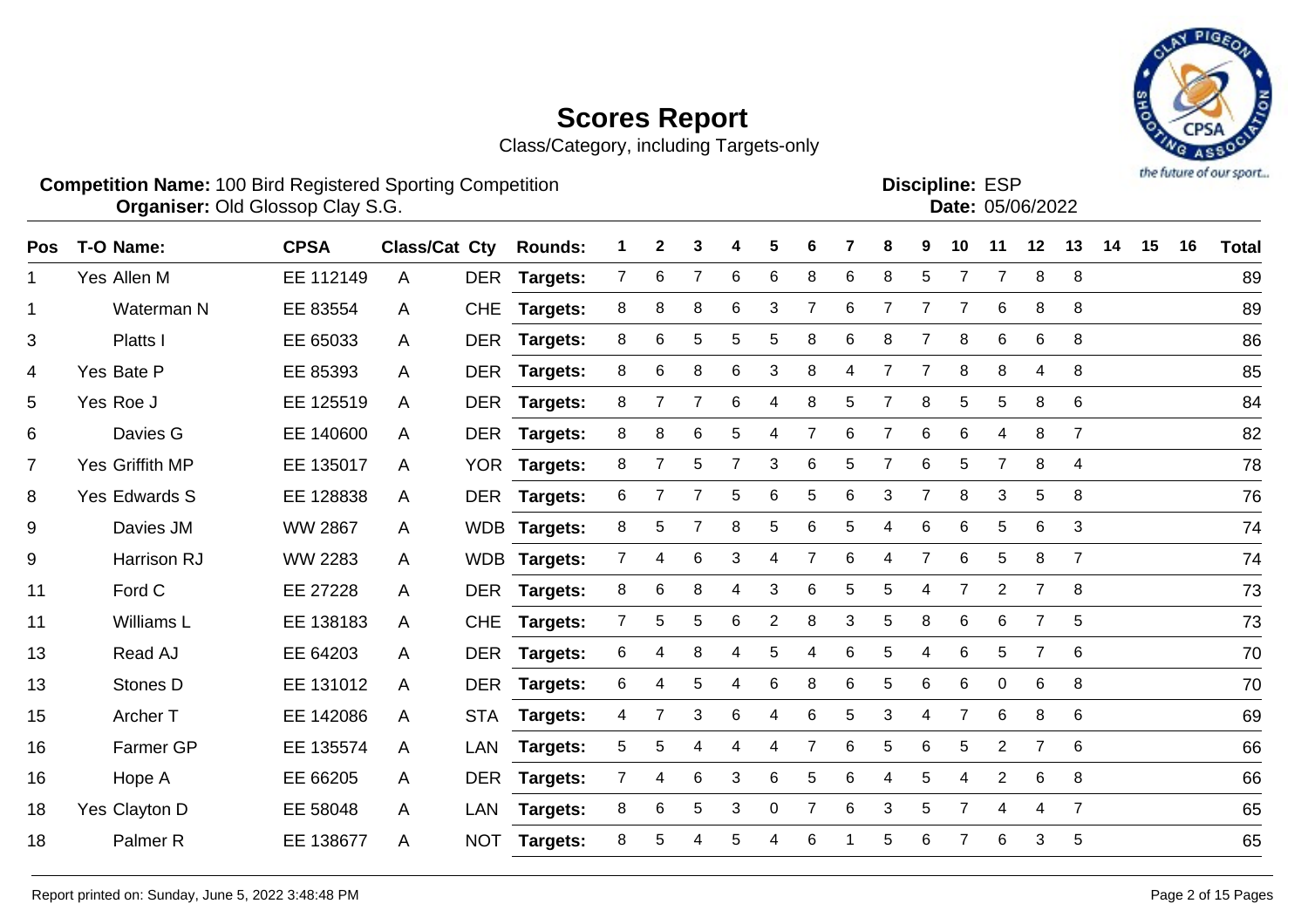

|                 | <b>Competition Name: 100 Bird Registered Sporting Competition</b><br><b>Organiser: Old Glossop Clay S.G.</b> |             |   |     |                                               |                           |  |  |  |                           | <b>Discipline: ESP</b><br><b>Date: 05/06/2022</b> |  |  |  | the future of our sport |
|-----------------|--------------------------------------------------------------------------------------------------------------|-------------|---|-----|-----------------------------------------------|---------------------------|--|--|--|---------------------------|---------------------------------------------------|--|--|--|-------------------------|
|                 | Pos T-O Name:                                                                                                | <b>CPSA</b> |   |     | Class/Cat Cty Rounds: 1 2 3 4 5 6 7 8 9 10 11 |                           |  |  |  |                           |                                                   |  |  |  | Total                   |
| 18              | Woodward A                                                                                                   | EE 132761   | A |     | CHE Targets:                                  | 7 5 7 1 4 7 6 4 6 6 1 4 7 |  |  |  |                           |                                                   |  |  |  | 65                      |
| 21              | Yes Hunt R                                                                                                   | EE 104094   | A |     | DER Targets:                                  |                           |  |  |  | 8 4 5 3 4 4 6 3 6 4 8 5 4 |                                                   |  |  |  | 64                      |
| 22 <sub>2</sub> | Yes Hollingworth JB                                                                                          | EE 98798    | A | DER | Targets:                                      |                           |  |  |  | 5 4 6 3 2 7 6 5 5 3 4 7 5 |                                                   |  |  |  | 62                      |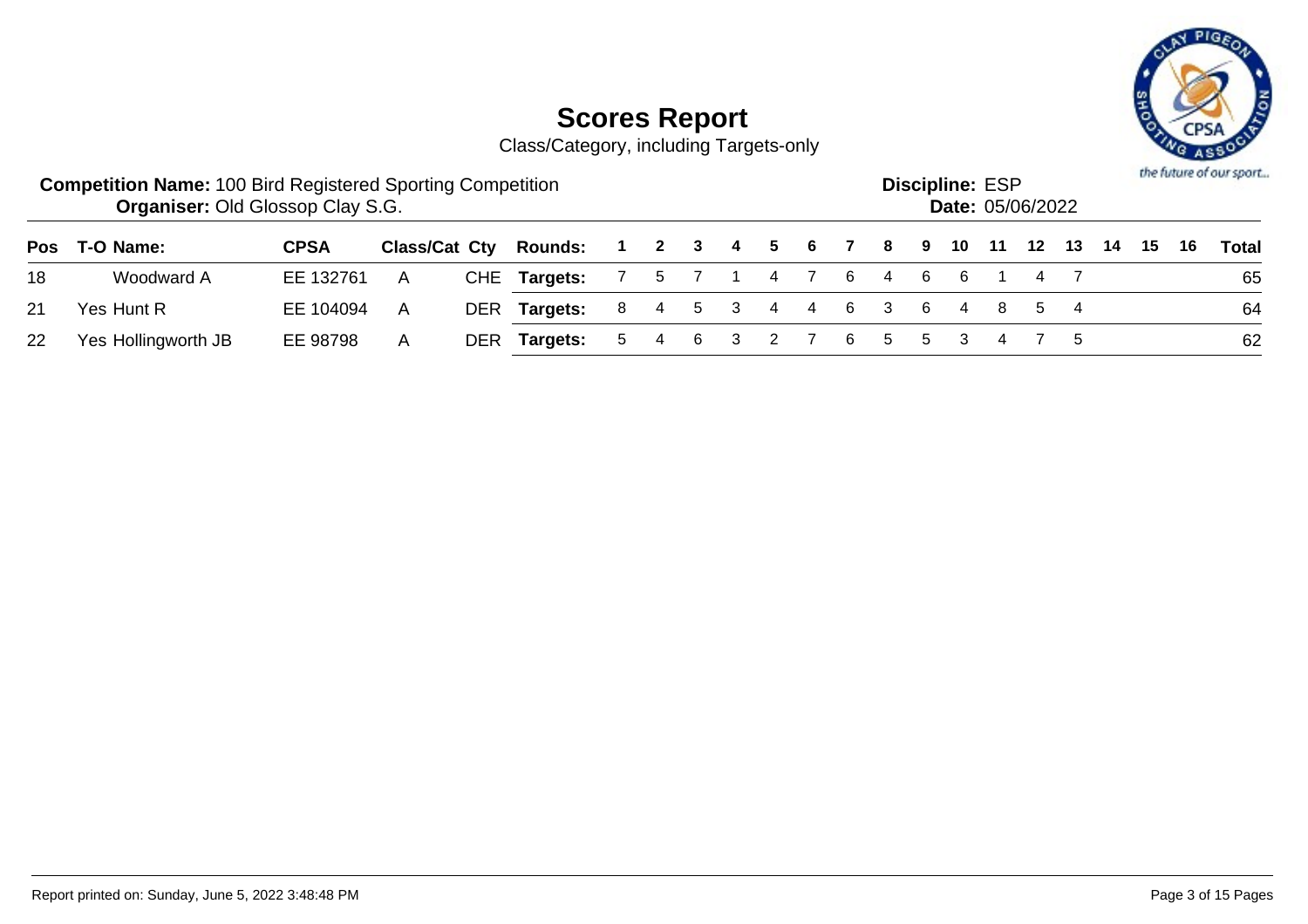Class/Category, including Targets-only



#### **Competition Name:** 100 Bird Registered Sporting Competition **EXP EXP Competition EXP Organiser:** Old Glossop Clay S.G. **Community Contract Contract Contract Contract Contract Contract Contract Contract Contract Contract Contract Contract Contract Contract Contract Contract Contract Contract Contract Contr**

**Discipline: ESP<br>
Date: 05/06/2022** 

| Pos            | T-O Name:         | <b>CPSA</b> | Class/Cat Cty |            | <b>Rounds:</b>  |              | 2 | 3 | 4 | 5               | 6 |    | 8              | 9 | 10 | 11             | 12             | 13             | 14 | 15 | 16 | <b>Total</b> |
|----------------|-------------------|-------------|---------------|------------|-----------------|--------------|---|---|---|-----------------|---|----|----------------|---|----|----------------|----------------|----------------|----|----|----|--------------|
| 1              | Colclough M       | EE 126474   | B             | <b>CHE</b> | Targets:        | 8            | 6 | 8 | 6 | 5               |   | 6  | 7              | 6 | 7  | 4              | 7              | $\overline{7}$ |    |    |    | 84           |
| 2              | Yes Riley K       | EE 82336    | B             | LAN        | <b>Targets:</b> | 7            | 5 |   |   | 5               | 8 | 5. | 5              | 6 |    | 6              | 6              | $\overline{7}$ |    |    |    | 81           |
| 3              | <b>Fulford PN</b> | EE 144350   | B             |            | YOR Targets:    | 8            | 6 | 8 |   | 3               | 7 | 6  | $\overline{7}$ | 8 | 4  | 3              | 5              | 8              |    |    |    | 80           |
| 4              | <b>Tickle C</b>   | EE 142524   | B             | LAN        | <b>Targets:</b> | 5            | 5 | 6 | 6 | 5               |   | 6  | 5              | 8 | 8  | $\overline{7}$ | 6              | 3              |    |    |    | 77           |
| 5              | Brown A           | EE 140993   | B             |            | DER Targets:    | 5            | 6 | 5 | 5 | 6               | 8 | 4  |                |   | 5  | 5              |                | 6              |    |    |    | 76           |
| 5              | Pantlin M         | EE 140003   | B             | LAN        | <b>Targets:</b> | 6            | 5 | 5 | 8 | 6               | 8 | 6  | 6              | 5 | 6  | 4              | 5              | -6             |    |    |    | 76           |
| $\overline{7}$ | <b>Holding ST</b> | EE 142680   | B             |            | CHE Targets:    | 8            | 5 |   | 6 | 4               | 8 | 5  | 6              | 4 | 6  | 5              | 7              | $\overline{4}$ |    |    |    | 75           |
| 8              | Jones A           | EE 113535   | B             |            | WAL Targets:    | 5            | 6 | 6 |   | 3               | 6 | 5  | $\overline{7}$ | 5 | 6  | 6              | $\overline{7}$ | 5              |    |    |    | 74           |
| 8              | Newton I          | EE 141122   | B             |            | LAN Targets:    | 8            | 4 | 7 | 4 | 5               | 8 | 6  | 5              | 8 | 4  | 5              | 6              | 4              |    |    |    | 74           |
| 10             | Thompson B        | EE 85282    | B             | <b>YOR</b> | <b>Targets:</b> |              | 5 | 8 | 6 | 3               | 8 | 6  |                | 2 |    | $\overline{2}$ | 6              | 5              |    |    |    | 72           |
| 11             | Yes Holt S        | EE 127339   | B             |            | YOR Targets:    | $\mathbf{7}$ |   | 7 | 4 | 3               | 8 | 6  | 4              |   | 5  | 7              |                | 5              |    |    |    | 71           |
| 12             | <b>Gration RD</b> | EE 142300   | B             |            | YOR Targets:    | 3            | 8 | 6 | 3 | 4               | 8 | 4  | 6              | 5 |    | $\overline{2}$ |                | $\overline{7}$ |    |    |    | 70           |
| 13             | Jowle DR          | EE 140596   | B             | <b>CHE</b> | <b>Targets:</b> | 6            | 6 | 6 | 5 | 3               | 8 | 6  | 4              | 4 | 5  | 6              | 5              | 5              |    |    |    | 69           |
| 14             | Firth P           | EE 142068   | B             |            | YOR Targets:    | 6            | 6 | 6 | 4 | 4               | 6 | 5  | 5              | 6 | 6  | 4              | 4              | 6              |    |    |    | 68           |
| 14             | Yes Studholme TJH | EE 141236   | B             | <b>NOT</b> | <b>Targets:</b> | 8            |   | 7 | 4 | $5\phantom{.0}$ | 5 | 5  | 3              | 4 |    | $\overline{7}$ | 4              | 8              |    |    |    | 68           |
| 16             | Yes Hough S       | EE 113044   | B             | <b>CHE</b> | <b>Targets:</b> | 4            | 6 | 6 | 0 | 6               |   | 6  | 5              | 6 | 4  | 4              | 5              | 8              |    |    |    | 67           |
|                |                   |             |               |            |                 |              |   |   |   |                 |   |    |                |   |    |                |                |                |    |    |    |              |

Yes Philps C EE 126256 B DER **Targets:** 4 6 5 5 3 7 4 6 6 6 4 4 7 67

Dunn R EE 141107 B LAN **Targets:** 4 5 6 6 3 5 5 6 4 6 4 3 6 63

Bean RJ EE 139351 B DER **Targets:** 6 6 5 4 2 7 4 3 1 5 3 6 2 54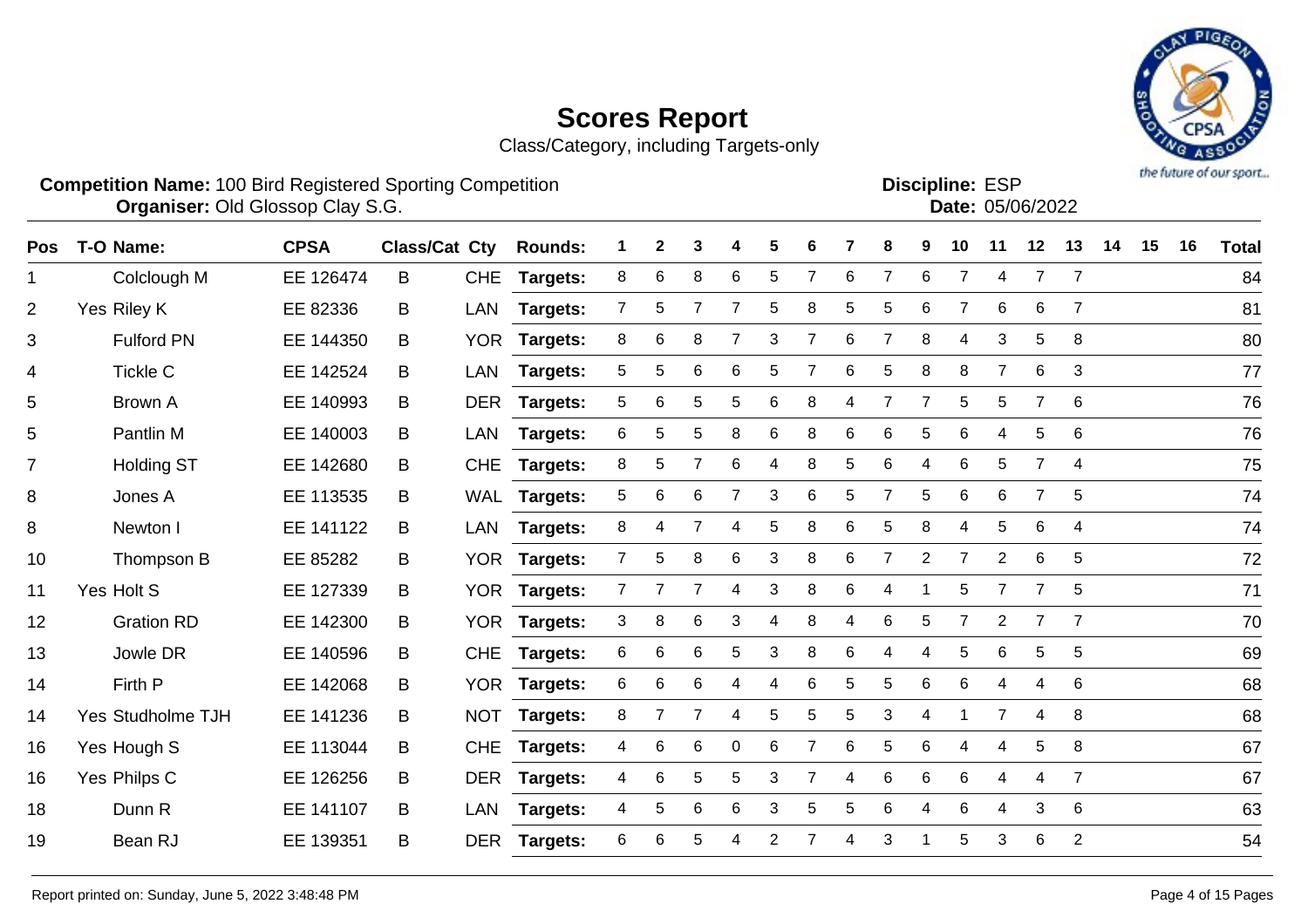

| <b>Competition Name: 100 Bird Registered Sporting Competition</b><br><b>Organiser: Old Glossop Clay S.G.</b> |             |  |                                                                    |  |  |  |  | <b>Discipline: ESP</b> | <b>Date: 05/06/2022</b> |  |  | the future of our sport |
|--------------------------------------------------------------------------------------------------------------|-------------|--|--------------------------------------------------------------------|--|--|--|--|------------------------|-------------------------|--|--|-------------------------|
| Pos T-O Name:                                                                                                | <b>CPSA</b> |  | Class/Cat Cty Rounds: 1 2 3 4 5 6 7 8 9 10 11 12 13 14 15 16 Total |  |  |  |  |                        |                         |  |  |                         |
| 20 Yes Hall D                                                                                                | EE 127786 B |  | DER Targets: 7 4 5 4 3 7 4 4 3 2 1 4 2                             |  |  |  |  |                        |                         |  |  | 50                      |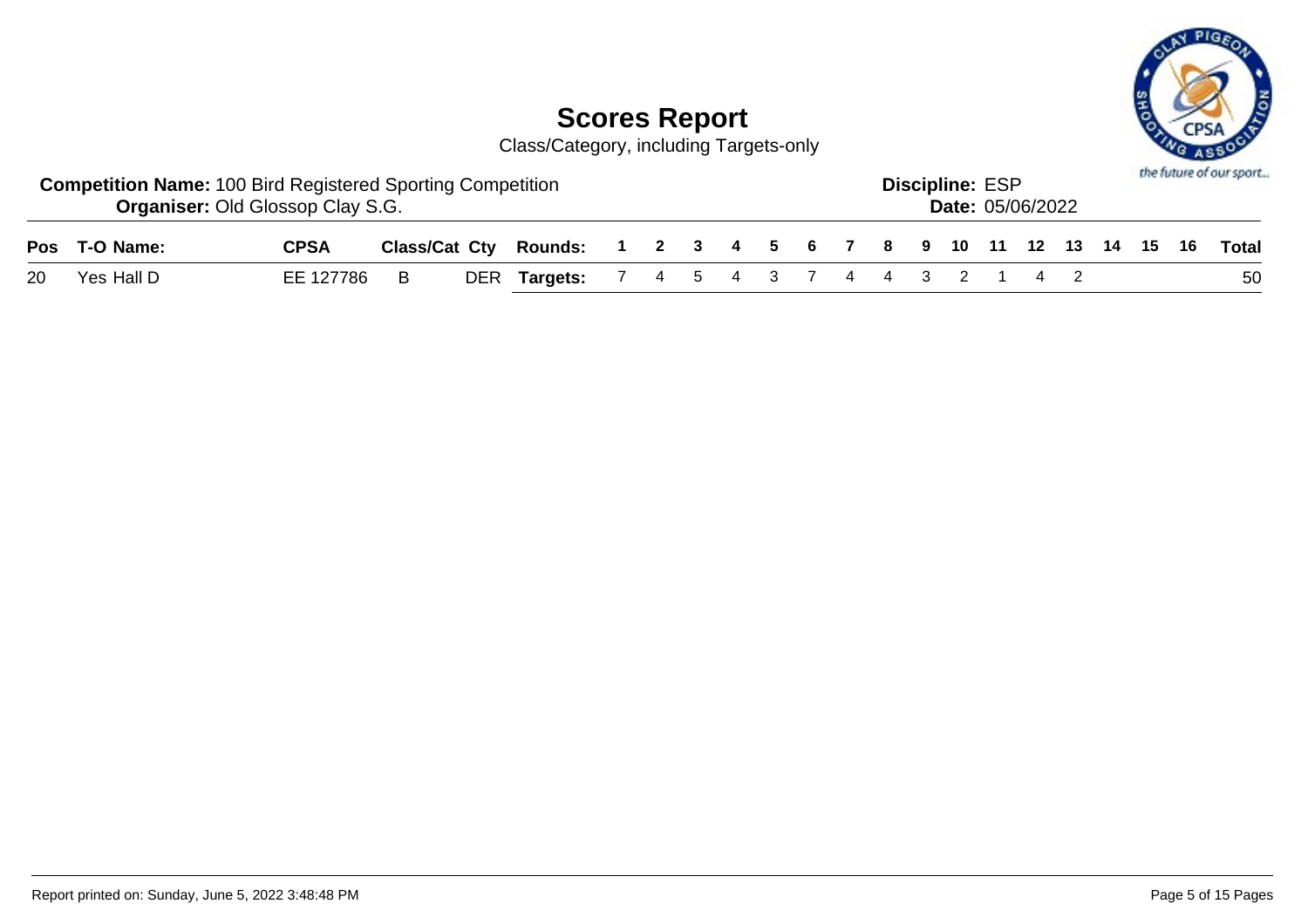Class/Category, including Targets-only



**Competition Name:** 100 Bird Registered Sporting Competition **EXP EXP Competition EXP Organiser:** Old Glossop Clay S.G. **Community Contract Contract Contract Contract Contract Contract Contract Contract Contract Contract Contract Contract Contract Contract Contract Contract Contract Contract Contract Contr** 

**Discipline:**

| וטם וטוויושיט |                  |
|---------------|------------------|
|               | Date: 05/06/2022 |
|               |                  |

| Pos            | T-O Name:               | <b>CPSA</b> | <b>Class/Cat Cty</b> |            | <b>Rounds:</b>  |                | 2              | 3              | 4 | 5              | 6              |   | 8 | 9              | 10             | 11             | 12             | 13             | 14 | 15 | 16 | <b>Total</b> |
|----------------|-------------------------|-------------|----------------------|------------|-----------------|----------------|----------------|----------------|---|----------------|----------------|---|---|----------------|----------------|----------------|----------------|----------------|----|----|----|--------------|
| 1              | Yes Firn WJ             | EE 139478   | C                    | <b>YOR</b> | Targets:        | 5              | 5              | 7              | 5 | 6              | 7              | 5 | 8 | 5              | 8              | 7              | 6              | $\overline{7}$ |    |    |    | 81           |
| $\overline{2}$ | Gombos P                | EE 87693    | C                    | LAN        | Targets:        | 8              |                | 5              | 5 | 4              | 6              | 6 | 7 | 4              | 5              | 6              | 6              | $\overline{7}$ |    |    |    | 76           |
| 3              | Hill P                  | EE 119047   | C                    | <b>LAN</b> | Targets:        | 5              | 8              | 7              | 7 | 3              | 8              | 6 | 5 | 5              | 4              | 6              | $\overline{7}$ | $\overline{4}$ |    |    |    | 75           |
| 4              | <b>Highley DA</b>       | EE 140213   | C                    | <b>YOR</b> | <b>Targets:</b> | $\overline{7}$ | 8              | 7              | 5 | 6              | 5              | 4 | 3 | $\overline{7}$ | 5              | 6              | 5              | 6              |    |    |    | 74           |
| 5              | Lancaster BJA           | EE 144974   | C                    | <b>YOR</b> | <b>Targets:</b> | 8              | 5              | $\overline{7}$ | 3 | 3              | 8              | 6 | 3 | 3              | $\overline{4}$ | 4              | $\overline{7}$ | 6              |    |    |    | 67           |
| 5              | Sprowell T              | EE 141490   | C                    | LAN        | Targets:        | 8              | $\overline{2}$ | 6              | 5 | 6              | 8              | 6 | 5 | 4              | 5              | 3              | 4              | 5              |    |    |    | 67           |
| $\overline{7}$ | <b>Archer RWA</b>       | EE 145875   | C                    | <b>STA</b> | <b>Targets:</b> | 8              | 6              | 4              | 4 | 4              | 2              | 5 | 3 | 6              | 7              | 3              | 6              | 8              |    |    |    | 66           |
| $\overline{7}$ | Wragg D                 | EE 34044    | C                    | <b>DER</b> | <b>Targets:</b> | $\overline{7}$ | 4              | 8              | 3 | 4              | 5              | 3 | 5 | 6              | 5              | 3              | 6              | $\overline{7}$ |    |    |    | 66           |
| 9              | Whitehead JM            | EE 144768   | C                    | <b>CHE</b> | Targets:        | 8              | 2              | 5              | 5 | 4              | 6              | 5 | 5 | Δ              | 5              | 5              | 4              | $\overline{7}$ |    |    |    | 65           |
| 10             | Cadwell D               | EE 144710   | C                    | <b>DER</b> | Targets:        | 7              | 5              | 4              | 3 | 4              | 5              | 6 | 5 | 4              | 4              | 3              | 6              | 8              |    |    |    | 64           |
| 11             | Haworth P               | EE 125393   | C                    | LAN        | Targets:        | 6              | 4              | 7              |   | 1              | 8              | 5 | 5 | 4              | 4              | $\overline{7}$ | 5              | 6              |    |    |    | 63           |
| 11             | Houghton N              | EE 143284   | C                    | LAN        | Targets:        | 4              | 3              | $\overline{7}$ | 5 | 6              | $\overline{7}$ | 4 | 5 | 5              | 4              | 3              | 5              | 5              |    |    |    | 63           |
| 11             | Yes Warner G            | EE 144629   | C                    | <b>LAN</b> | <b>Targets:</b> | 3              | 2              | 6              | 4 | 3              | 7              | 6 | 5 | 6              | 4              | 4              | 7              | 6              |    |    |    | 63           |
| 14             | Yes Corke S             | EE 141355   | C                    | <b>STA</b> | <b>Targets:</b> | 7              | 5              | 5              | 5 |                | 5              | 4 | 5 | 4              | 6              | 6              | 3              | 6              |    |    |    | 62           |
| 15             | Thompson A              | EE 140097   | C                    | <b>DER</b> | Targets:        | 7              | 4              | 4              | 3 | $\overline{2}$ | 8              | 6 | 3 | 3              | 4              | 6              | $\overline{7}$ | 4              |    |    |    | 61           |
| 16             | Sprowell A              | EE 141489   | С                    | LAN        | <b>Targets:</b> | 4              | 6              | 5              | 0 | 4              | 5              | 5 | 7 | 3              | 6              | 5              | 3              | 7              |    |    |    | 60           |
| 17             | <b>Yes Whitehead JM</b> | EE 144762   | C                    | <b>CHE</b> | Targets:        | 8              | 6              | 6              | 0 | $\overline{2}$ | 6              | 5 | 6 | 4              | 5              | 3              | 4              | 4              |    |    |    | 59           |
| 18             | <b>Burrows MR</b>       | EE 141582   | C                    | <b>DER</b> | <b>Targets:</b> | 7              | 6              | 6              | 3 | 3              | 6              | 5 | 3 | 3              | $\overline{2}$ | 3              | 7              | $\overline{4}$ |    |    |    | 58           |
| 19             | Yes Griffith D          | EE 146496   | $C^*$                | <b>YOR</b> | <b>Targets:</b> | 5              |                | 8              | 0 | 4              | 5              | 6 | 5 | 3              | 5              | 6              | 4              | $\overline{2}$ |    |    |    | 57           |
|                |                         |             |                      |            |                 |                |                |                |   |                |                |   |   |                |                |                |                |                |    |    |    |              |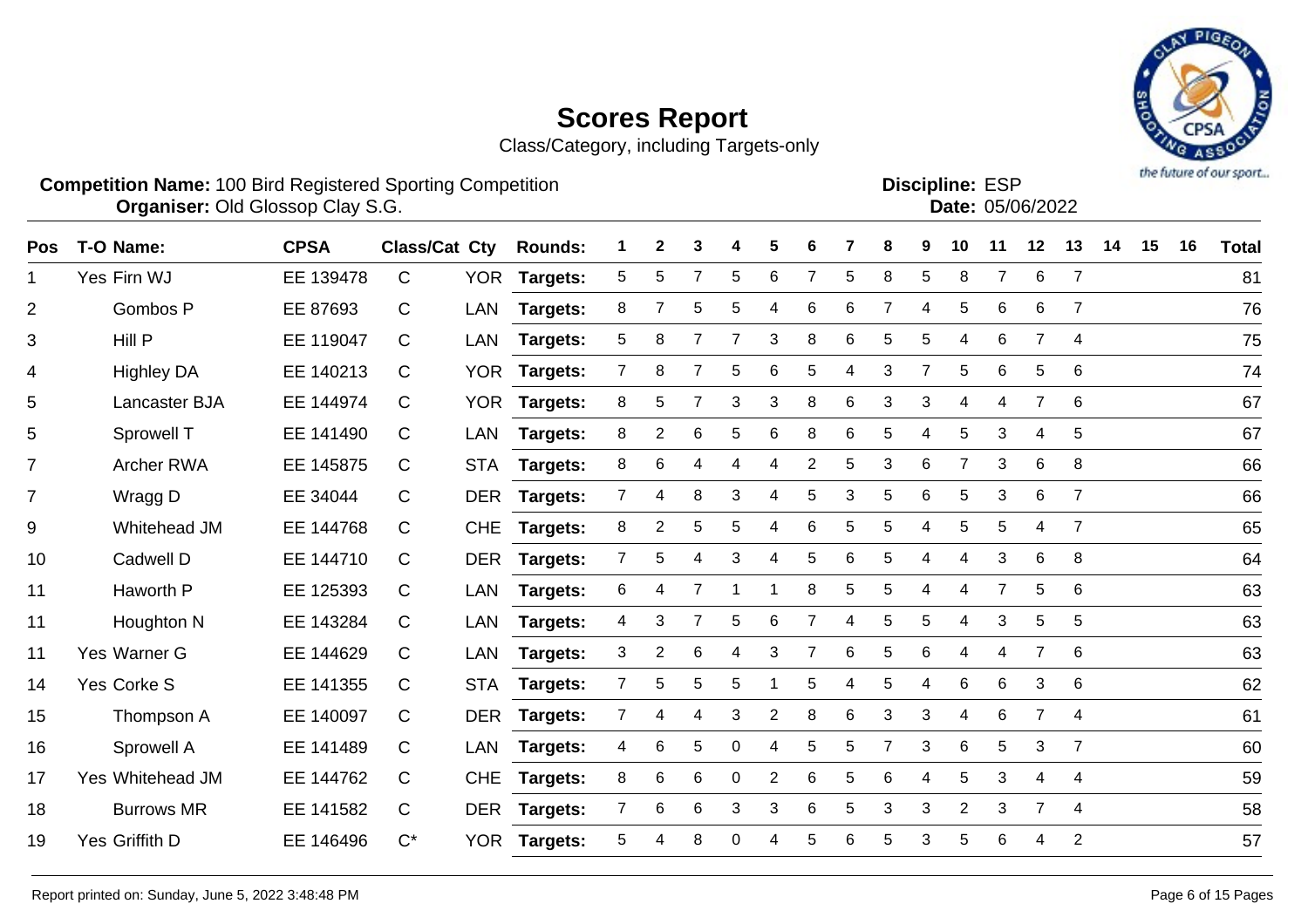

|            | <b>Competition Name: 100 Bird Registered Sporting Competition</b> | <b>Organiser: Old Glossop Clay S.G.</b> |                      |            |                 |    |   |          |   |                |   |   |          |   | <b>Discipline: ESP</b><br><b>Date: 05/06/2022</b> |    |                |                |    |    |    | the future of our sport |
|------------|-------------------------------------------------------------------|-----------------------------------------|----------------------|------------|-----------------|----|---|----------|---|----------------|---|---|----------|---|---------------------------------------------------|----|----------------|----------------|----|----|----|-------------------------|
| <b>Pos</b> | T-O Name:                                                         | <b>CPSA</b>                             | <b>Class/Cat Cty</b> |            | <b>Rounds:</b>  |    |   | 3        | 4 | 5.             | 6 |   | 8        | 9 | 10                                                | 11 | 12             | 13             | 14 | 15 | 16 | <b>Total</b>            |
| 19         | Yes Hill G                                                        | EE 119048                               | С                    | LAN        | Targets:        | 4  |   | 5        | 3 | $\overline{2}$ | 6 | 4 |          | 3 | 2                                                 | 5  |                |                |    |    |    | 57                      |
| 19         | Pearce M                                                          | EE 146051                               | $C^*$                | YOR.       | Targets:        |    | 4 | 4        |   | 4              | 6 | 5 |          | 2 |                                                   | 4  | 8              | $\overline{4}$ |    |    |    | 57                      |
| 22         | Evans K                                                           | EE 89050                                | C                    | <b>DER</b> | Targets:        | 5. | 4 | -6       |   | 3              | 8 | 5 | 3        | 4 | 6                                                 | 4  | 2              | 5              |    |    |    | 56                      |
| 23         | Power <sub>S</sub>                                                | EE 141859                               | C                    | LAN        | <b>Targets:</b> | 5. | 4 | 6        | 2 | 3              |   | 3 | 3        | 2 | 5                                                 |    | 5              | 8              |    |    |    | 54                      |
| 24         | Yes Gregory Q                                                     | EE 140154                               | C                    |            | DER Targets:    | 5. | 6 | 5        | 3 | 3              | 5 | 4 | 2        | 3 | 5                                                 |    | 5              | 3              |    |    |    | 50                      |
| 25         | Yes Ellman L                                                      | EE 68704                                | C.                   | <b>CHE</b> | Targets:        | 3  | 4 | 5        | 4 | 3              | 3 | 3 | $\Omega$ | 6 | 4                                                 | 2  | 6              | 6              |    |    |    | 49                      |
| 26         | <b>Yes Waters CW</b>                                              | EE 146399                               | С                    | DER        | Targets:        | 6  |   | $\Omega$ |   |                | 2 | 4 | 0        |   |                                                   |    | $\overline{4}$ | 2              |    |    |    | 29                      |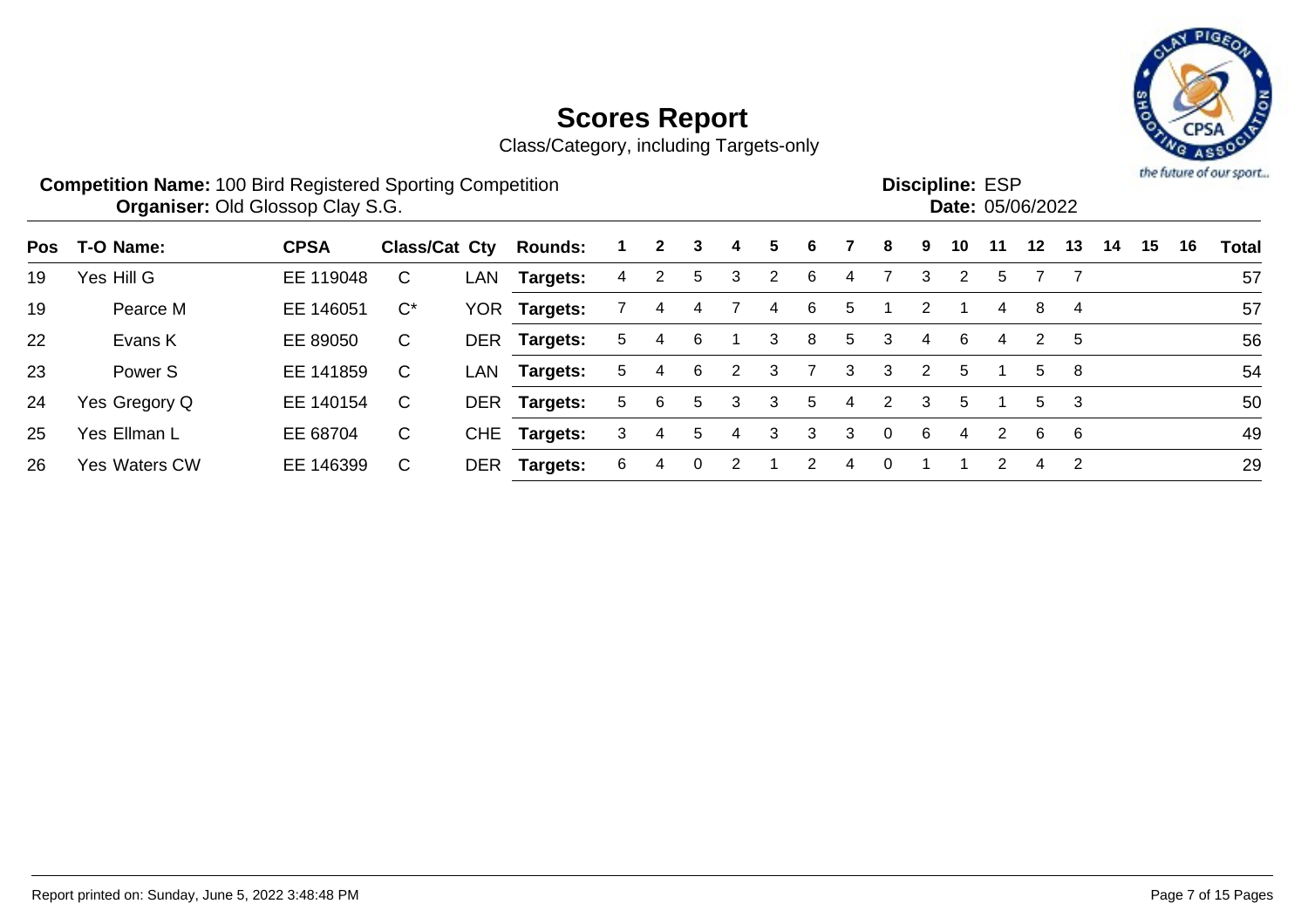

| <b>Competition Name: 100 Bird Registered Sporting Competition</b><br><b>Organiser: Old Glossop Clay S.G.</b> |             |            |                                                              |  |  |  |  | <b>Discipline: ESP</b> | <b>Date: 05/06/2022</b> |  |  | the future of our sport |
|--------------------------------------------------------------------------------------------------------------|-------------|------------|--------------------------------------------------------------|--|--|--|--|------------------------|-------------------------|--|--|-------------------------|
| Pos T-O Name:                                                                                                | <b>CPSA</b> |            | Class/Cat Cty Rounds: 1 2 3 4 5 6 7 8 9 10 11 12 13 14 15 16 |  |  |  |  |                        |                         |  |  | Total                   |
| Whitehead JM                                                                                                 | EE 144768   | <b>CLT</b> | CHE Targets: 8 2 5 5 4 6 5 5 4 5 5 4 7                       |  |  |  |  |                        |                         |  |  | 65                      |
| Yes Griffith D                                                                                               | EE 146496   | <b>CLT</b> | YOR Targets: 5 4 8 0 4 5 6 5 3 5 6 4 2                       |  |  |  |  |                        |                         |  |  | -57                     |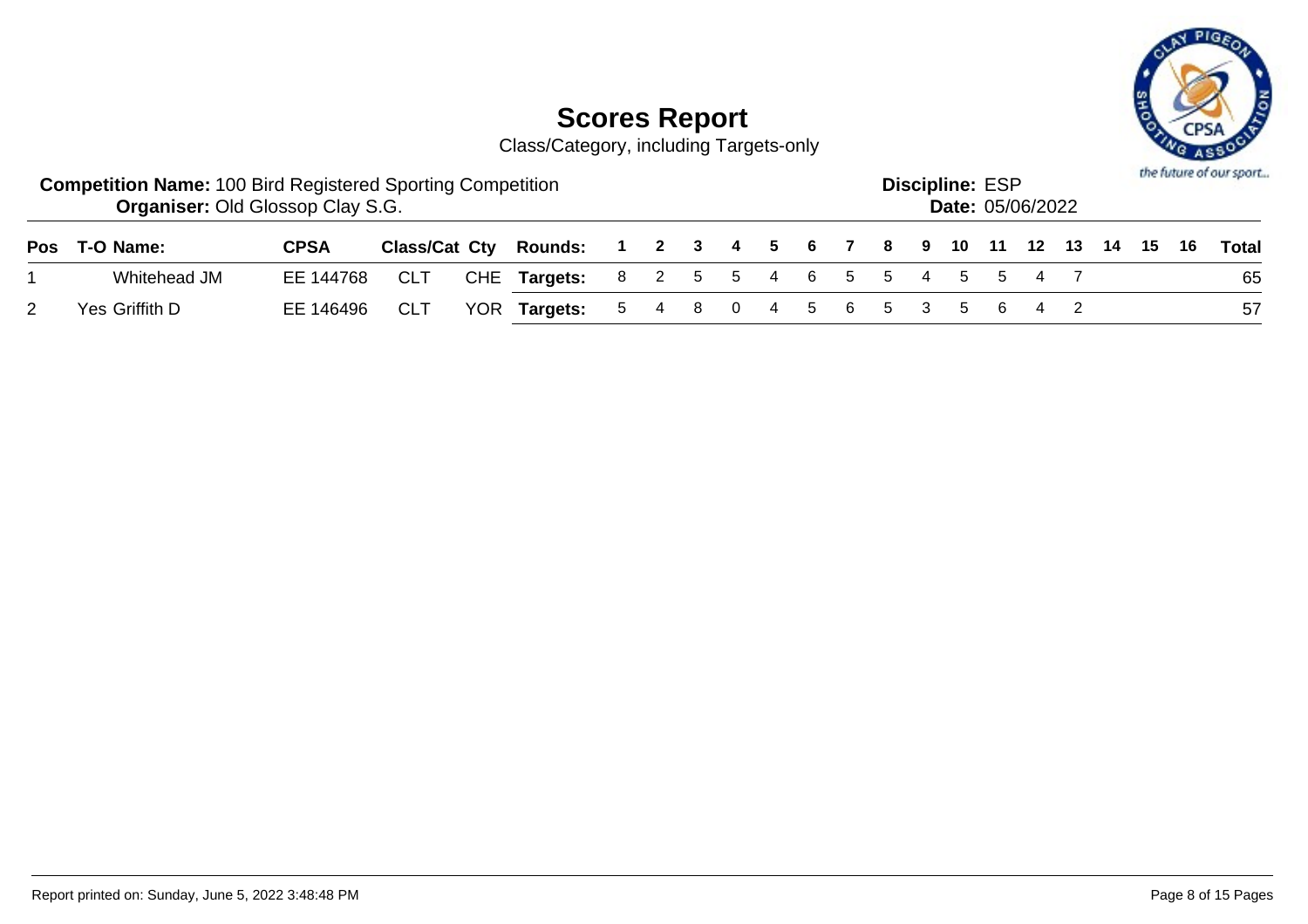

| <b>Competition Name: 100 Bird Registered Sporting Competition</b><br><b>Organiser: Old Glossop Clay S.G.</b> |             |  |                                                                    |  |  |  |  | <b>Discipline: ESP</b> | <b>Date: 05/06/2022</b> |  |  | the future of our sport |
|--------------------------------------------------------------------------------------------------------------|-------------|--|--------------------------------------------------------------------|--|--|--|--|------------------------|-------------------------|--|--|-------------------------|
| Pos T-O Name:                                                                                                | <b>CPSA</b> |  | Class/Cat Cty Rounds: 1 2 3 4 5 6 7 8 9 10 11 12 13 14 15 16 Total |  |  |  |  |                        |                         |  |  |                         |
| Lancaster BJA                                                                                                | EE 144974   |  | JNR YOR Targets: 8 5 7 3 3 8 6 3 3 4 4 7 6                         |  |  |  |  |                        |                         |  |  | 67                      |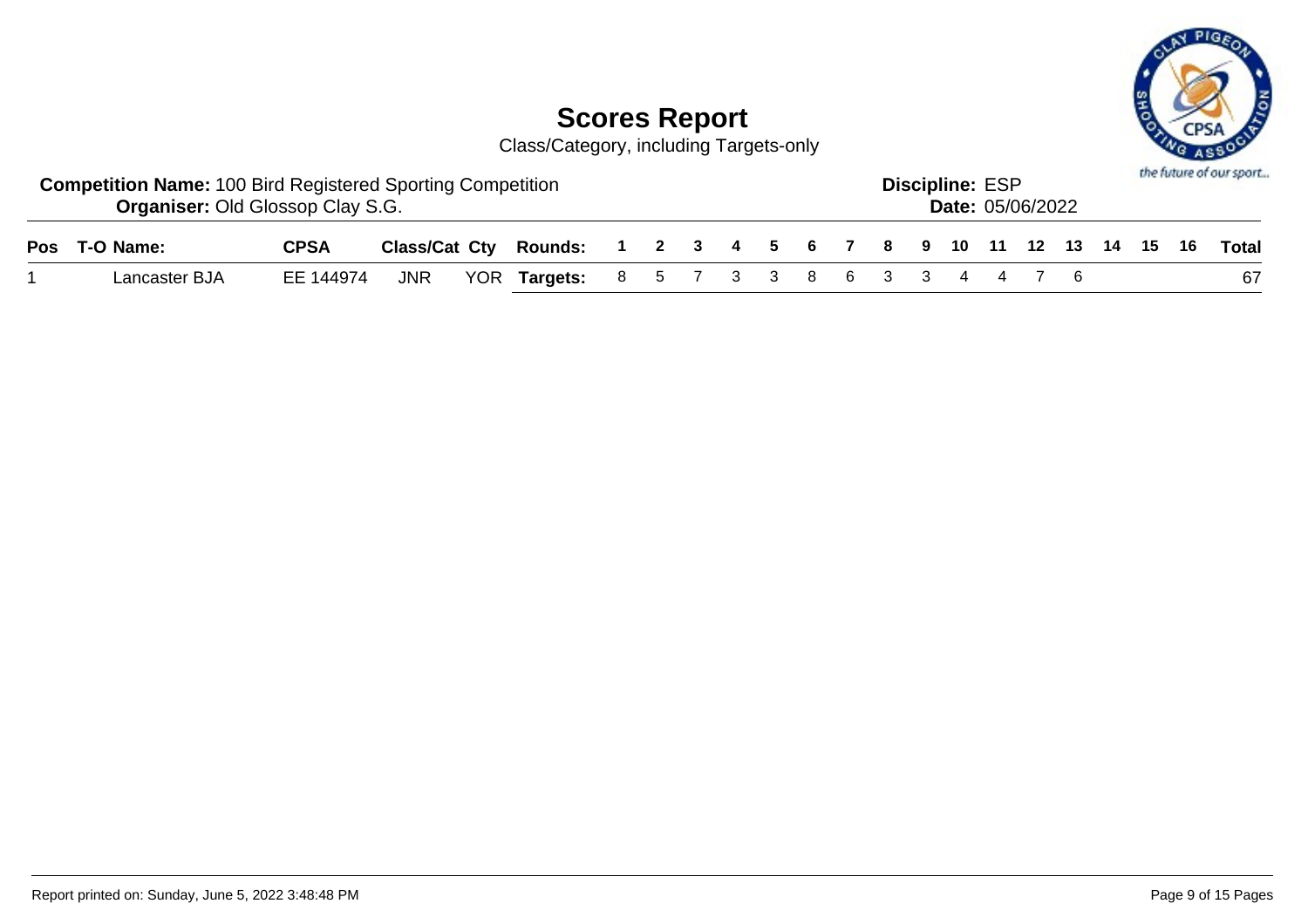

| <b>Competition Name: 100 Bird Registered Sporting Competition</b> | <b>Organiser: Old Glossop Clay S.G.</b> |     |     |                              |                      |  |  |  |                           | <b>Discipline: ESP</b><br><b>Date: 05/06/2022</b> |       |       |       |       |      | the future of our sport |
|-------------------------------------------------------------------|-----------------------------------------|-----|-----|------------------------------|----------------------|--|--|--|---------------------------|---------------------------------------------------|-------|-------|-------|-------|------|-------------------------|
| Pos T-O Name:                                                     | <b>CPSA</b>                             |     |     | <b>Class/Cat Cty Rounds:</b> | 1 2 3 4 5 6 7 8 9 10 |  |  |  |                           |                                                   | $-11$ |       | 12 13 | 14 15 | - 16 | Total                   |
| Sprowell A                                                        | EE 141489                               | LDY | LAN | Targets:                     |                      |  |  |  | 4 6 5 0 4 5 5 7 3 6       |                                                   |       | 5 3 7 |       |       |      | 60                      |
| Yes Hill G                                                        | EE 119048                               | LDY |     | LAN <b>Targets:</b>          |                      |  |  |  | 4 2 5 3 2 6 4 7 3 2 5 7 7 |                                                   |       |       |       |       |      | 57                      |
| Yes Waters CW                                                     | EE 146399                               | LDY | DER | Targets:                     | 64                   |  |  |  |                           |                                                   |       |       |       |       |      | 29                      |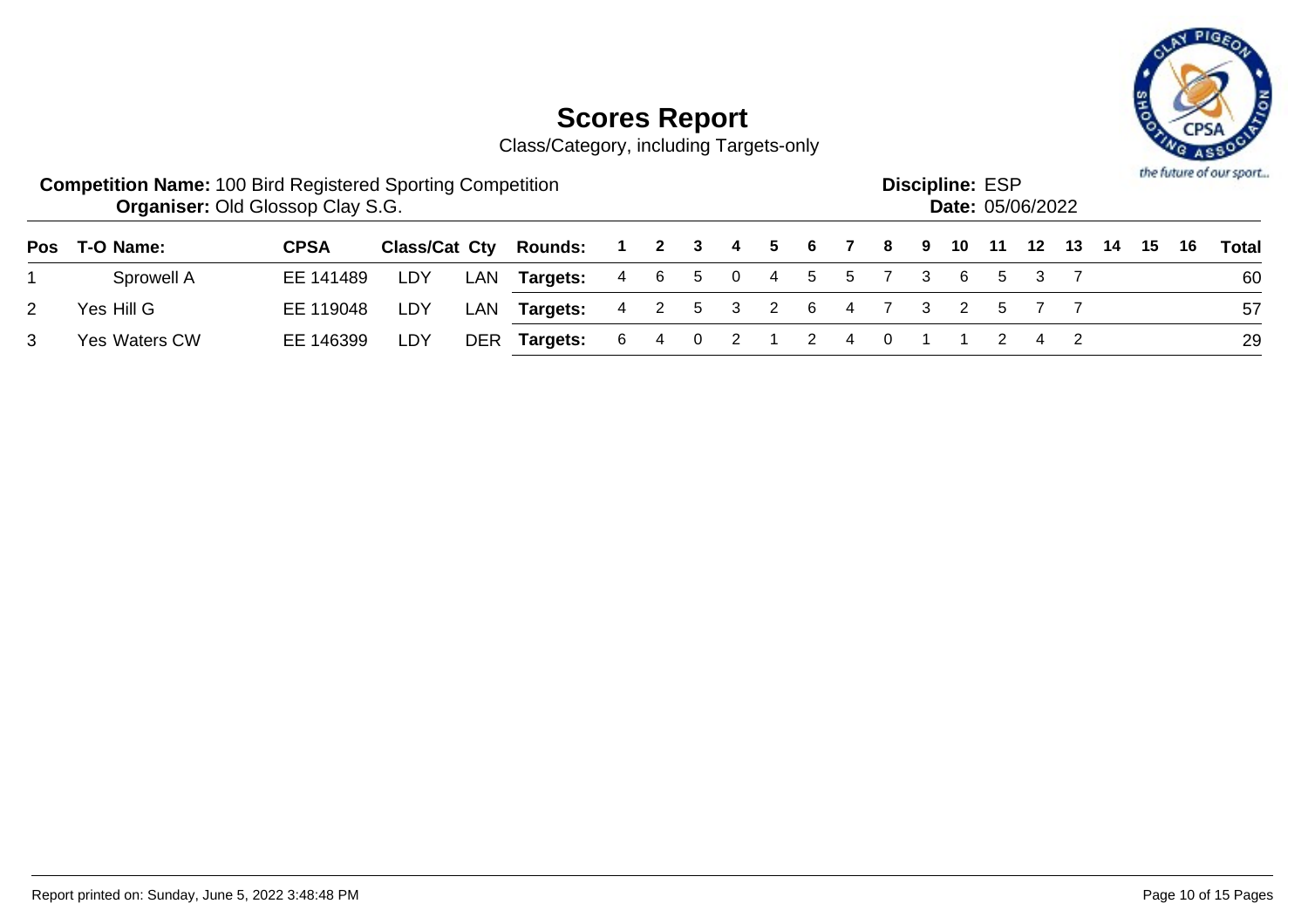

| <b>Competition Name: 100 Bird Registered Sporting Competition</b> | <b>Organiser: Old Glossop Clay S.G.</b> |  |  |  |  |  |  | <b>Discipline: ESP</b>                 | <b>Date: 05/06/2022</b> |  |  | the future of our sport |
|-------------------------------------------------------------------|-----------------------------------------|--|--|--|--|--|--|----------------------------------------|-------------------------|--|--|-------------------------|
| Pos T-O Name:                                                     |                                         |  |  |  |  |  |  | 1 2 3 4 5 6 7 8 9 10 11 12 13 14 15 16 | <b>Total</b>            |  |  |                         |

| ros              | <b>1-0 name:</b>    | <b>UPSA</b>    | Glass/Gat Gty |            | <b>ROUNDS:</b>  |                | ∠              | J               |                | ີ | O              |   | $\bullet$      | ັ               | ΙV             | <b>II</b>      | $\mathbf{Z}$   | IJ             | 14. | IJ | $\overline{1}$ | <u>i otal</u> |
|------------------|---------------------|----------------|---------------|------------|-----------------|----------------|----------------|-----------------|----------------|---|----------------|---|----------------|-----------------|----------------|----------------|----------------|----------------|-----|----|----------------|---------------|
| $\mathbf 1$      | Parkin-Coates A     | EE 96891       | <b>SNR</b>    |            | YOR Targets:    | $\overline{7}$ | $\overline{7}$ | 8               | $\overline{7}$ | 6 | 8              | 6 | $\overline{7}$ | 8               | 8              | $\overline{7}$ | 8              | 8              |     |    |                | 95            |
| 2                | Jackson LJ          | EE 116749      | <b>SNR</b>    |            | DUR Targets:    | 8              | 6              | 8               | 8              | 6 | 8              | 6 | 8              | $\overline{7}$  | $\overline{7}$ | 4              | 7              | 8              |     |    |                | 91            |
| $\overline{2}$   | Rigby M             | EE 126244      | <b>SNR</b>    | WAL        | <b>Targets:</b> | 8              | 8              | 8               | 5              | 6 | 8              | 6 | 6              | $\overline{7}$  | 6              | $\overline{7}$ | 8              | 8              |     |    |                | 91            |
| 4                | Yes Allen M         | EE 112149      | <b>SNR</b>    |            | DER Targets:    | $\overline{7}$ | 6              | $\overline{7}$  | 6              | 6 | 8              | 6 | 8              | 5               |                | $\overline{7}$ | 8              | 8              |     |    |                | 89            |
| 5                | Emmott JP           | EE 101666      | <b>SNR</b>    | LAN        | <b>Targets:</b> | 8              | 6              | $\overline{7}$  | 6              | 6 | 8              | 6 | $\overline{7}$ | $6\phantom{1}6$ |                | $\overline{7}$ | $\,6$          | $\overline{7}$ |     |    |                | 87            |
| 6                | Humphreys P         | <b>WW 1858</b> | <b>SNR</b>    | <b>WDB</b> | Targets:        | 8              | 6              | 8               | $\overline{2}$ | 4 | 6              | 6 | 8              | 8               |                | 8              | 8              | $\overline{7}$ |     |    |                | 86            |
| 6                | <b>Whitehurst F</b> | EE 127107      | <b>SNR</b>    | <b>CHE</b> | Targets:        | 6              | 6              |                 |                | 6 | 6              | 6 | 8              | 7               | 8              | 6              | 6              | $\overline{7}$ |     |    |                | 86            |
| 8                | <b>Woolley D</b>    | EE 137277      | <b>SNR</b>    | <b>NOR</b> | Targets:        | 8              |                | 8               | 5              | 5 | 8              | 6 | 6              | 5               | 6              | 6              | 7              | 8              |     |    |                | 85            |
| 9                | Colclough M         | EE 126474      | <b>SNR</b>    | <b>CHE</b> | <b>Targets:</b> | 8              | 6              | 8               | 6              | 5 |                | 6 | 7              | 6               |                | 4              |                | $\overline{7}$ |     |    |                | 84            |
| 9                | Yes Roe J           | EE 125519      | <b>SNR</b>    | DER        | Targets:        | 8              | $\overline{7}$ | 7               | 6              | 4 | 8              | 5 | $\overline{7}$ | 8               | 5              | 5              | 8              | 6              |     |    |                | 84            |
| $\boldsymbol{9}$ | Wightman J          | EE 124096      | <b>SNR</b>    |            | CUM Targets:    | 8              | 5              | 6               | 6              | 5 | 7              | 6 | $\overline{7}$ | 6               | 8              | 6              | $\overline{7}$ | $\overline{7}$ |     |    |                | 84            |
| 12               | Davies G            | EE 140600      | <b>SNR</b>    |            | DER Targets:    | 8              | 8              | $6\phantom{1}6$ | 5              | 4 | $\overline{7}$ | 6 | $\overline{7}$ | 6               | $\,6$          | 4              | 8              | $\overline{7}$ |     |    |                | 82            |
| 12               | Jones M             | WW 2371        | <b>SNR</b>    |            | WDB Targets:    | 8              | 6              |                 | 6              | 3 | 8              | 6 | 3              | $\overline{7}$  | 5              | 8              | $\overline{7}$ | 8              |     |    |                | 82            |
| 14               | Yes Firn WJ         | EE 139478      | <b>SNR</b>    |            | YOR Targets:    | 5              | 5              | $\overline{7}$  | 5              | 6 | 7              | 5 | 8              | 5               | 8              | $\overline{7}$ | 6              | $\overline{7}$ |     |    |                | 81            |
| 15               | <b>Fulford PN</b>   | EE 144350      | <b>SNR</b>    | <b>YOR</b> | Targets:        | 8              | 6              | 8               | $\overline{7}$ | 3 | $\overline{7}$ | 6 | $\overline{7}$ | 8               | $\overline{4}$ | 3              | 5              | 8              |     |    |                | 80            |
| 16               | Holmes R            | EE 132398      | <b>SNR</b>    | LAN        | <b>Targets:</b> | 5              | 4              | 8               | 4              | 5 |                | 5 | 8              | 8               | $\overline{7}$ | 4              | 8              | 6              |     |    |                | 79            |
| 17               | Yes Griffith MP     | EE 135017      | <b>SNR</b>    |            | YOR Targets:    | 8              | 7              | 5               | 7              | 3 | 6              | 5 | 7              | 6               | 5              | $\overline{7}$ | 8              | 4              |     |    |                | 78            |
| 18               | <b>Tickle C</b>     | EE 142524      | <b>SNR</b>    | LAN        | Targets:        | 5              | 5              | 6               | 6              | 5 |                | 6 | 5              | 8               | 8              | $\overline{7}$ | 6              | 3              |     |    |                | 77            |
| 19               | <b>Brown A</b>      | EE 140993      | <b>SNR</b>    | <b>DER</b> | <b>Targets:</b> | 5              | 6              | 5               | 5              | 6 | 8              | 4 |                | 7               | 5              | 5              |                | 6              |     |    |                | 76            |
|                  |                     |                |               |            |                 |                |                |                 |                |   |                |   |                |                 |                |                |                |                |     |    |                |               |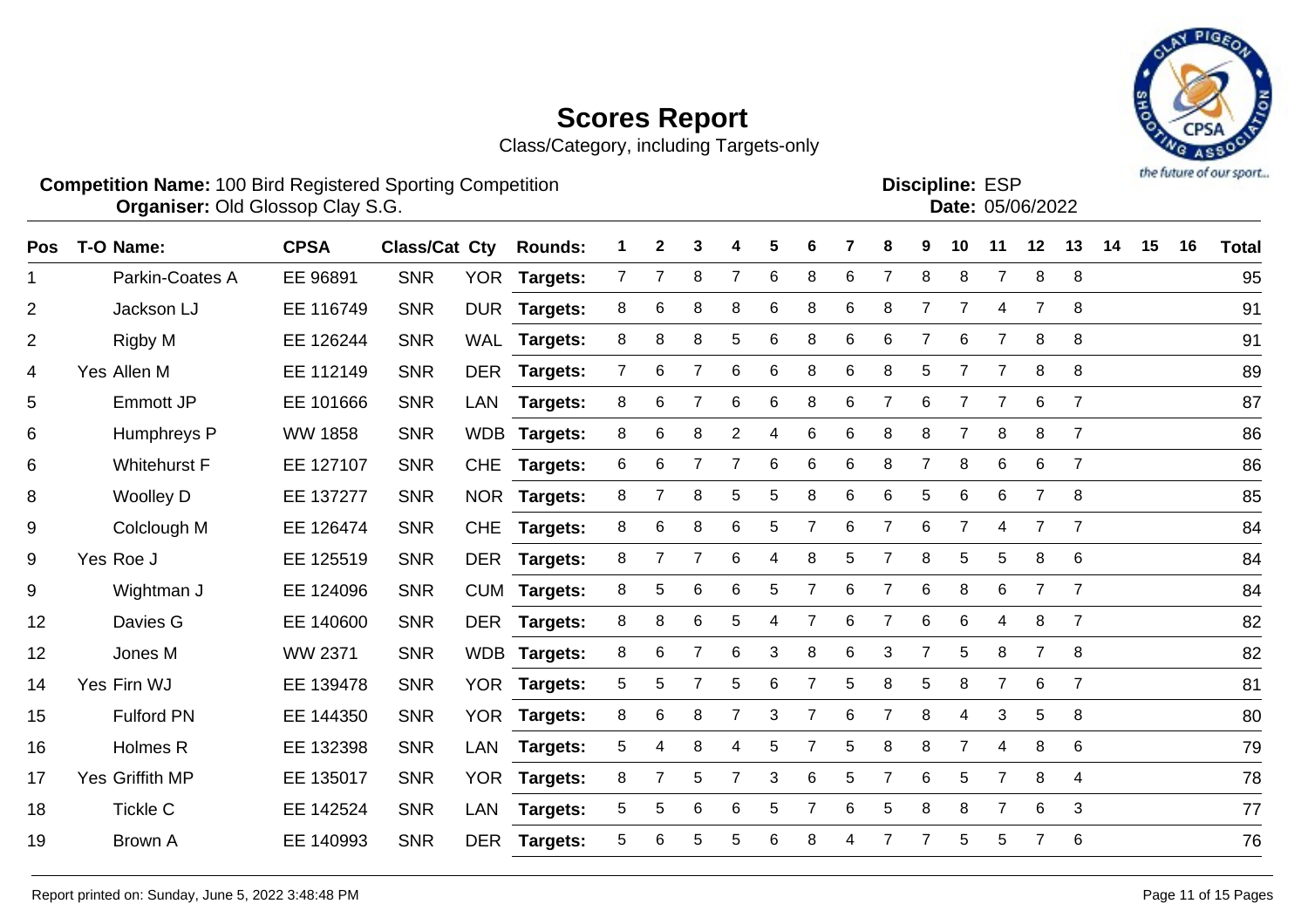

| <b>Competition Name: 100 Bird Registered Sporting Competition</b> | <b>Discipline: ESP</b>  |
|-------------------------------------------------------------------|-------------------------|
| <b>Organiser: Old Glossop Clay S.G.</b>                           | <b>Date: 05/06/2022</b> |
|                                                                   |                         |

| <b>Pos</b> | T-O Name:         | <b>CPSA</b>    | <b>Class/Cat Cty</b> |            | <b>Rounds:</b>  |                | 2              | 3              |                | 5              | 6 |                 | 8 | 9              | 10              | 11             | 12             | 13             | 14 | 15 | 16 | <b>Total</b> |
|------------|-------------------|----------------|----------------------|------------|-----------------|----------------|----------------|----------------|----------------|----------------|---|-----------------|---|----------------|-----------------|----------------|----------------|----------------|----|----|----|--------------|
| 19         | Yes Evans S       | <b>WW 155</b>  | <b>SNR</b>           | <b>WDB</b> | <b>Targets:</b> | $\mathbf{7}$   | 5              | 6              | 5              | 3              | 8 | 6               | 8 | 3              | 7               | 6              | 7              | 5              |    |    |    | 76           |
| 19         | Gombos P          | EE 87693       | <b>SNR</b>           | <b>LAN</b> | Targets:        | 8              | 7              | 5              | 5              | 4              | 6 | 6               | 7 | 4              | 5               | 6              | 6              | $\overline{7}$ |    |    |    | 76           |
| 19         | Pantlin M         | EE 140003      | <b>SNR</b>           | <b>LAN</b> | Targets:        | 6              | 5              | 5              | 8              | 6              | 8 | 6               | 6 | 5              | $6\phantom{1}6$ | 4              | 5              | 6              |    |    |    | 76           |
| 23         | <b>Holding ST</b> | EE 142680      | <b>SNR</b>           | <b>CHE</b> | Targets:        | 8              | 5              |                | 6              | 4              | 8 | 5               | 6 | 4              | 6               | 5              | 7              | $\overline{4}$ |    |    |    | 75           |
| 24         | Davies JM         | <b>WW 2867</b> | <b>SNR</b>           |            | WDB Targets:    | 8              | 5              | 7              | 8              | 5              | 6 | 5               | 4 | 6              | 6               | 5              | 6              | 3              |    |    |    | 74           |
| 24         | Harrison RJ       | <b>WW 2283</b> | <b>SNR</b>           |            | WDB Targets:    | $\overline{7}$ | 4              | 6              | 3              | 4              | 7 | 6               | 4 | $\overline{7}$ | $\,6$           | 5              | 8              | $\overline{7}$ |    |    |    | 74           |
| 24         | <b>Highley DA</b> | EE 140213      | <b>SNR</b>           | <b>YOR</b> | <b>Targets:</b> | $\overline{7}$ | 8              | 7              | 5              | 6              | 5 | 4               | 3 | $\overline{7}$ | 5               | 6              | 5              | 6              |    |    |    | 74           |
| 24         | Jones A           | EE 113535      | <b>SNR</b>           | <b>WAL</b> | <b>Targets:</b> | 5              | 6              | 6              | $\overline{7}$ | 3              | 6 | 5               | 7 | 5              | 6               | 6              | $\overline{7}$ | 5              |    |    |    | 74           |
| 24         | Newton I          | EE 141122      | <b>SNR</b>           | <b>LAN</b> | <b>Targets:</b> | 8              | 4              | $\overline{7}$ | 4              | 5              | 8 | 6               | 5 | 8              | 4               | 5              | 6              | 4              |    |    |    | 74           |
| 29         | Williams L        | EE 138183      | <b>SNR</b>           | <b>CHE</b> | <b>Targets:</b> | $\overline{7}$ | 5              | 5              | 6              | $\overline{2}$ | 8 | 3               | 5 | 8              | $\,6$           | 6              | $\overline{7}$ | 5              |    |    |    | 73           |
| 30         | <b>Gration RD</b> | EE 142300      | <b>SNR</b>           | <b>YOR</b> | <b>Targets:</b> | 3              | 8              | 6              | 3              | 4              | 8 | 4               | 6 | 5              | $\overline{7}$  | $\overline{2}$ | $\overline{7}$ | $\overline{7}$ |    |    |    | 70           |
| 30         | Jones JC          | EE 73399       | <b>SNR</b>           | <b>WAL</b> | Targets:        | $\overline{7}$ | 3              | 8              | 5              | 5              | 8 | 6               | 6 | 7              | $\overline{4}$  | $\overline{2}$ | 6              | 3              |    |    |    | 70           |
| 30         | Stones D          | EE 131012      | <b>SNR</b>           | <b>DER</b> | <b>Targets:</b> | 6              | 4              | 5              | 4              | $\,6$          | 8 | 6               | 5 | 6              | $\,6$           | $\mathsf 0$    | 6              | 8              |    |    |    | 70           |
| 33         | Archer T          | EE 142086      | <b>SNR</b>           | <b>STA</b> | Targets:        | 4              | $\overline{7}$ | 3              | 6              | 4              | 6 | 5               | 3 | 4              | $\overline{7}$  | 6              | 8              | 6              |    |    |    | 69           |
| 33         | Jowle DR          | EE 140596      | <b>SNR</b>           | <b>CHE</b> | Targets:        | 6              | 6              | $\,6$          | $\overline{5}$ | 3              | 8 | $6\phantom{1}6$ | 4 | 4              | 5               | 6              | 5              | 5              |    |    |    | 69           |
| 35         | Firth P           | EE 142068      | <b>SNR</b>           | <b>YOR</b> | <b>Targets:</b> | 6              | 6              | 6              | 4              | 4              | 6 | 5               | 5 | 6              | 6               | 4              | 4              | 6              |    |    |    | 68           |
| 35         | Yes Studholme TJH | EE 141236      | <b>SNR</b>           | <b>NOT</b> | Targets:        | 8              | 7              | $\overline{7}$ | 4              | 5              | 5 | 5               | 3 | 4              |                 | $\overline{7}$ | 4              | 8              |    |    |    | 68           |
| 37         | Yes Poole A       | EE 136198      | <b>SNR</b>           | <b>CHE</b> | <b>Targets:</b> | 8              | 6              | 5              | 6              | 3              | 5 | 6               | 5 | 4              | 5               | 4              | 4              | 6              |    |    |    | 67           |
| 37         | Sprowell T        | EE 141490      | <b>SNR</b>           | <b>LAN</b> | <b>Targets:</b> | 8              | $\overline{c}$ | 6              | 5              | $\,6$          | 8 | 6               | 5 | 4              | 5               | 3              | 4              | 5              |    |    |    | 67           |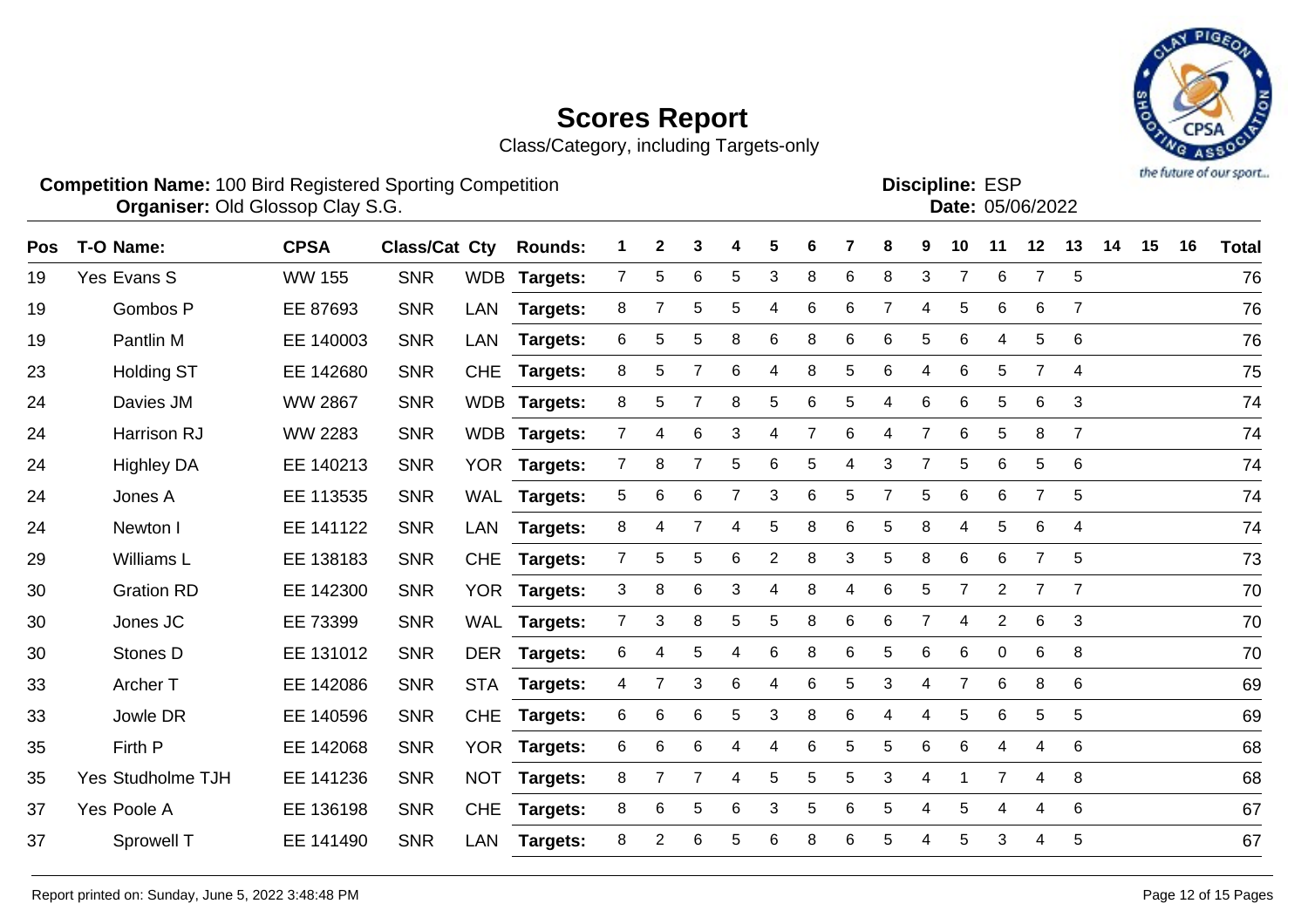

|            | <b>Competition Name: 100 Bird Registered Sporting Competition</b><br><b>Organiser: Old Glossop Clay S.G.</b> |             |               |            |                 |    |   |   |                |   |                |   |                |                | <b>Discipline: ESP</b><br>Date: 05/06/2022 |    |                | the usual or one shorts |    |    |    |              |
|------------|--------------------------------------------------------------------------------------------------------------|-------------|---------------|------------|-----------------|----|---|---|----------------|---|----------------|---|----------------|----------------|--------------------------------------------|----|----------------|-------------------------|----|----|----|--------------|
| <b>Pos</b> | T-O Name:                                                                                                    | <b>CPSA</b> | Class/Cat Cty |            | <b>Rounds:</b>  |    | 2 | 3 |                | 5 | 6              |   |                | 9              | 10                                         | 11 | 12             | 13                      | 14 | 15 | 16 | <b>Total</b> |
| 39         | Archer RWA                                                                                                   | EE 145875   | <b>SNR</b>    | <b>STA</b> | Targets:        | 8  | 6 | 4 | 4              | 4 | $\overline{c}$ | 5 | 3              | 6              |                                            | 3  | 6              | 8                       |    |    |    | 66           |
| 39         | Farmer GP                                                                                                    | EE 135574   | <b>SNR</b>    | LAN        | Targets:        | 5  | 5 | 4 | 4              | 4 |                | 6 | 5              | 6              | 5                                          | 2  | $\overline{7}$ | 6                       |    |    |    | 66           |
| 41         | Palmer <sub>R</sub>                                                                                          | EE 138677   | <b>SNR</b>    | <b>NOT</b> | Targets:        | 8  | 5 | 4 | 5              | 4 | 6              |   | 5              | 6              | 7                                          | 6  | 3              | $\overline{5}$          |    |    |    | 65           |
| 41         | Woodward A                                                                                                   | EE 132761   | <b>SNR</b>    | <b>CHE</b> | <b>Targets:</b> |    | 5 |   |                | 4 |                | 6 |                | 6              | 6                                          |    | 4              | $\overline{7}$          |    |    |    | 65           |
| 43         | Cadwell D                                                                                                    | EE 144710   | <b>SNR</b>    | <b>DER</b> | <b>Targets:</b> |    | 5 | 4 | 3              | 4 | 5              | 6 | 5              |                | 4                                          | 3  | 6              | 8                       |    |    |    | 64           |
| 43         | Yes Hunt R                                                                                                   | EE 104094   | <b>SNR</b>    | <b>DER</b> | <b>Targets:</b> | 8  | 4 | 5 | 3              | 4 | 4              | 6 | 3              | 6              | 4                                          | 8  | 5              | $\overline{4}$          |    |    |    | 64           |
| 45         | Haworth P                                                                                                    | EE 125393   | <b>SNR</b>    | LAN        | <b>Targets:</b> | 6  | 4 |   |                |   | 8              | 5 | 5              | 4              | 4                                          |    | 5              | 6                       |    |    |    | 63           |
| 45         | Houghton N                                                                                                   | EE 143284   | <b>SNR</b>    | LAN        | <b>Targets:</b> | 4  | 3 |   | 5              | 6 |                | 4 | 5              | 5              | 4                                          | 3  | 5              | 5                       |    |    |    | 63           |
| 47         | Yes Corke S                                                                                                  | EE 141355   | <b>SNR</b>    | <b>STA</b> | Targets:        |    | 5 | 5 | 5              |   | 5              | 4 | 5              | 4              | 6                                          | 6  | 3              | 6                       |    |    |    | 62           |
| 48         | Thompson A                                                                                                   | EE 140097   | <b>SNR</b>    | <b>DER</b> | <b>Targets:</b> |    | 4 | 4 | 3              | 2 | 8              | 6 | 3              | 3              | 4                                          | 6  | 7              | 4                       |    |    |    | 61           |
| 49         | Yes Whitehead JM                                                                                             | EE 144762   | <b>SNR</b>    | <b>CHE</b> | <b>Targets:</b> | 8  | 6 | 6 | $\Omega$       | 2 | 6              | 5 | 6              | 4              | 5                                          | 3  | 4              | 4                       |    |    |    | 59           |
| 50         | <b>Burrows MR</b>                                                                                            | EE 141582   | <b>SNR</b>    | <b>DER</b> | <b>Targets:</b> |    | 6 | 6 | 3              | 3 | 6              | 5 | 3              | 3              | 2                                          | 3  | $\overline{7}$ | 4                       |    |    |    | 58           |
| 51         | Pearce M                                                                                                     | EE 146051   | <b>SNR</b>    |            | YOR Targets:    |    | 4 | 4 |                | 4 | 6              | 5 |                | $\overline{2}$ |                                            | 4  | 8              | $\overline{4}$          |    |    |    | 57           |
| 52         | Power <sub>S</sub>                                                                                           | EE 141859   | <b>SNR</b>    | LAN        | <b>Targets:</b> | 5  | 4 | 6 | $\overline{2}$ | 3 |                | 3 | 3              | $\overline{2}$ | 5                                          |    | 5              | 8                       |    |    |    | 54           |
| 53         | Yes Gregory Q                                                                                                | EE 140154   | <b>SNR</b>    | <b>DER</b> | Targets:        | 5. | 6 | 5 | 3              | 3 | 5              | 4 | $\overline{2}$ | 3              | 5                                          |    | 5              | 3                       |    |    |    | 50           |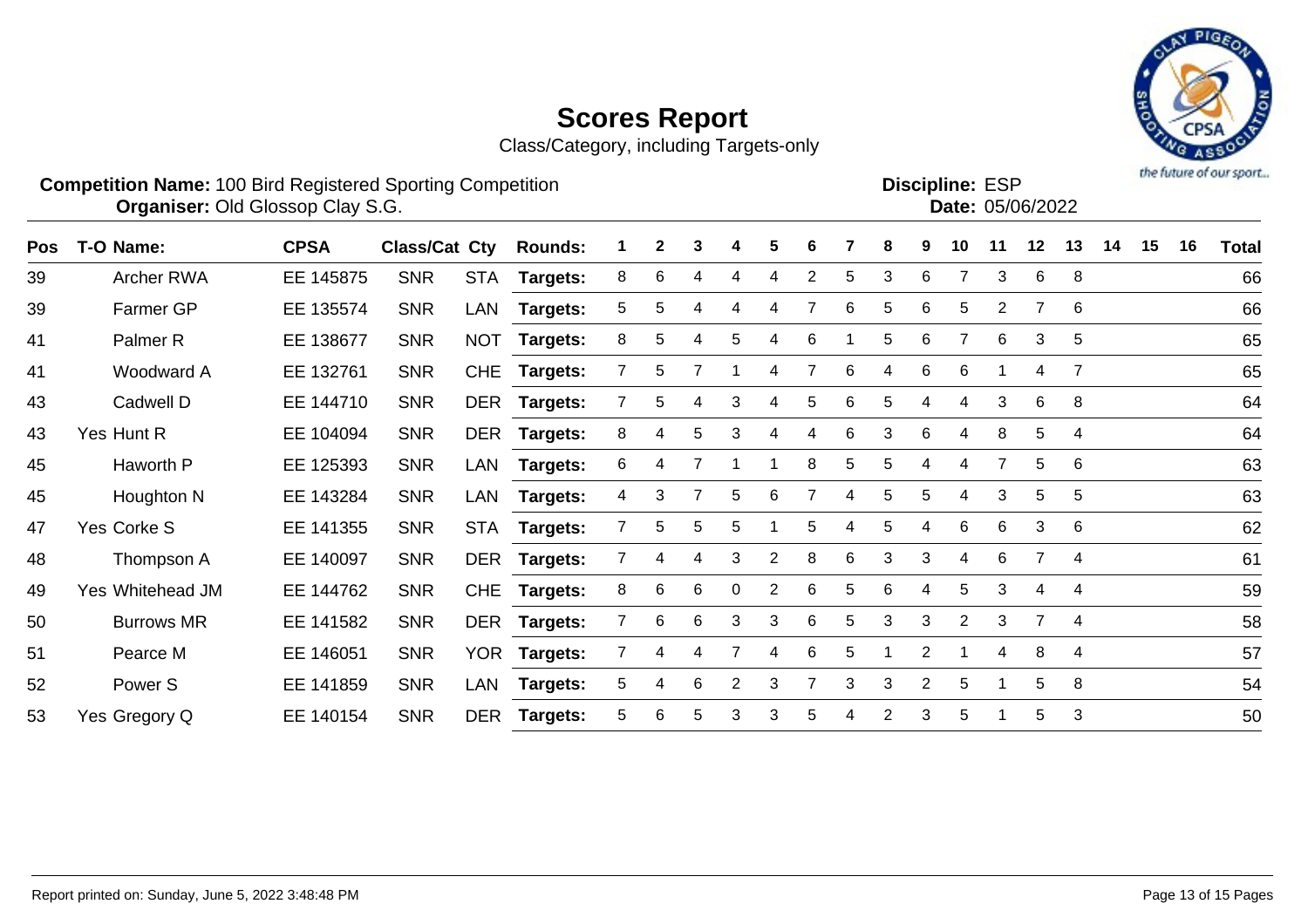Class/Category, including Targets-only



**Discipline:**

**Competition Name:** 100 Bird Registered Sporting Competition **EXP EXP Competition EXP Organiser:** Old Glossop Clay S.G. **Community Contract Contract Contract Contract Contract Contract Contract Contract Contract Contract Contract Contract Contract Contract Contract Contract Contract Contract Contract Contr** 

Pos T-O-Name: CPSA Class/Cat Cty Rounds: 1 2 3 4 5 6 7 8 9 10 11 12 13 14 15 16 Total Waterman N EE 83554 VET CHE **Targets:** 8 8 8 6 3 7 6 7 7 7 6 8 8 89 Yes Stubbs I EE 123741 VET CHE **Targets:** 8 8 8 2 4 8 6 7 8 8 7 7 7 88 Doughty M EE 25609 VET NOT **Targets:** 6 7 8 7 5 8 6 7 6 6 7 6 8 87 Platts I EE 65033 VET DER **Targets:** 8 6 5 5 5 8 6 8 7 8 6 6 8 86 Yes Bate P EE 85393 VET DER **Targets:** 8 6 8 6 3 8 4 7 7 8 8 4 8 85 Yes Riley K EE 82336 VET LAN **Targets:** 7 5 7 7 5 8 5 5 6 7 6 6 7 81 Yes Edwards S EE 128838 VET DER **Targets:** 6 7 7 5 6 5 6 3 7 8 3 5 8 76 Hill P EE 119047 VET LAN **Targets:** 5 8 7 7 3 8 6 5 5 4 6 7 4 75 Ford C EE 27228 VET DER **Targets:** 8 6 8 4 3 6 5 5 4 7 2 7 8 73 Thompson B EE 85282 VET YOR **Targets:** 7 5 8 6 3 8 6 7 2 7 2 6 5 72 Yes Holt S EE 127339 VET YOR **Targets:** 7 7 7 4 3 8 6 4 1 5 7 7 5 71 Read AJ EE 64203 VET DER **Targets:** 6 4 8 4 5 4 6 5 4 6 5 7 6 70 Yes Hough S EE 113044 VET CHE **Targets:** 4 6 6 0 6 7 6 5 6 4 4 5 8 67 Yes Philps C EE 126256 VET DER **Targets:** 4 6 5 5 3 7 4 6 6 6 4 4 7 67 Hope A EE 66205 VET DER **Targets:** 7 4 6 3 6 5 6 4 5 4 2 6 8 66 Wragg D EE 34044 VET DER **Targets:** 7 4 8 3 4 5 3 5 6 5 3 6 7 66 Yes Clayton D EE 58048 VET LAN **Targets:** 8 6 5 3 0 7 6 3 5 7 4 4 7 65 Dunn R EE 141107 VET LAN **Targets:** 4 5 6 6 3 5 5 6 4 6 4 3 6 63 Yes Warner G EE 144629 VET LAN **Targets:** 3 2 6 4 3 7 6 5 6 4 4 7 6 63